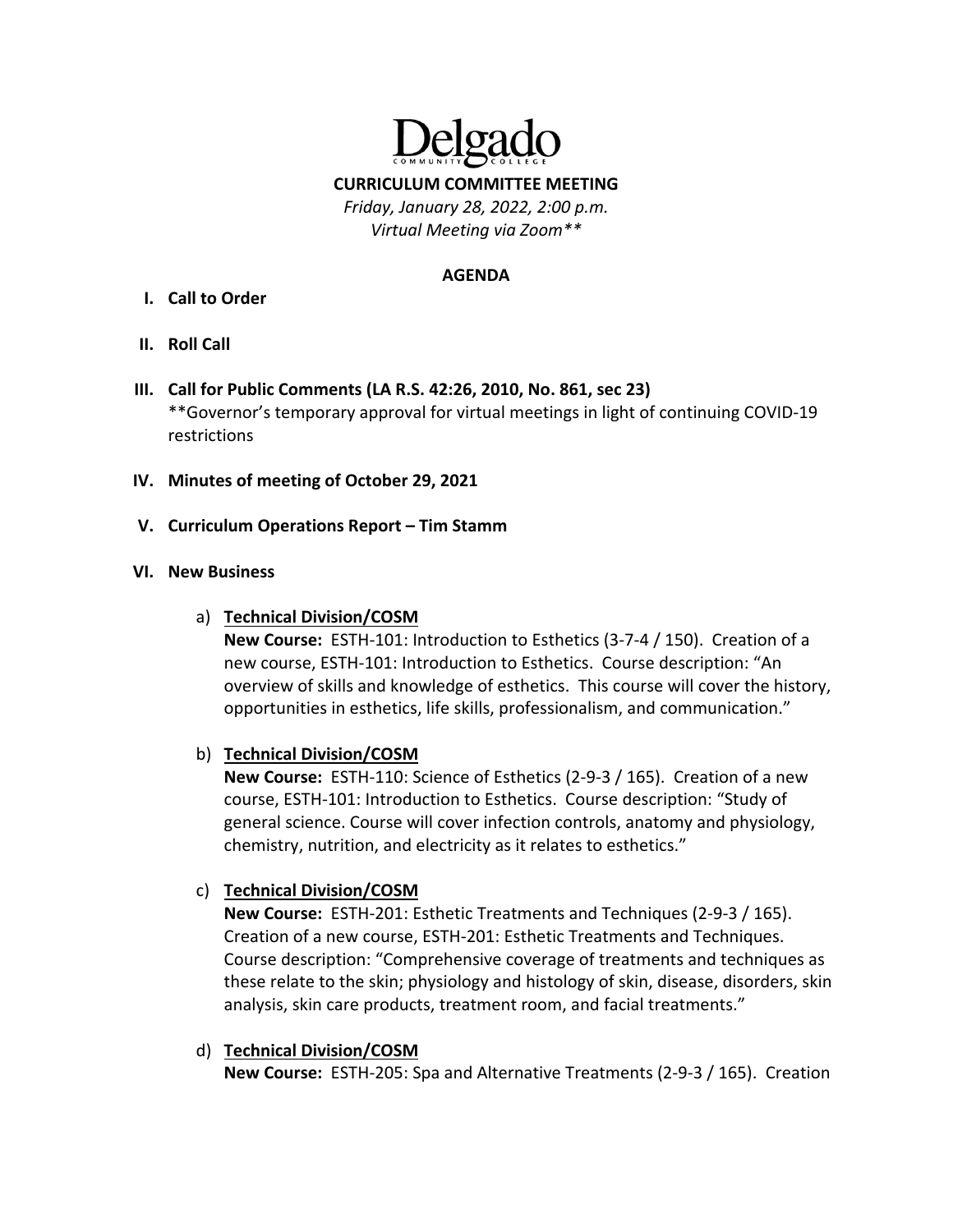of a new course, ESTH‐205: Spa and Alternative Treatments. Course description: "Alternative therapies. Course will cover electrotherapy and waxing."

# e) **Technical Division/COSM**

**New Course:** ESTH‐210: Advanced Esthetics (0‐11‐3 / 165). Creation of a new course, ESTH‐210: Advanced Esthetics. Course description: "Advanced techniques. Covers advanced topics, treatments, facial massages, and makeup applications."

# f) **Technical Division/COSM**

**Final Approval of Curriculum:** Career and Technical Certificate in Esthetics. Final approval of the C.T.C. in Esthetics, to include program description, curriculum outline, suggested sequence, and Student Learning Outcomes. Program Description: "Estheticians, or skincare specialists, cleanse and beautify the face and body to enhance a person's appearance. Typically, estheticians will evaluate the client's skin condition and appearance; discuss available treatments and determine which products will improve client's skin quality; remove unwanted hair, using wax, lasers, or other approved treatments; clean the skin before applying makeup; recommend skin care products, such as cleaners, lotions, or creams; teach and advise clients on how to apply makeup, and how to take care of their skin; refer clients to dermatologists for serious skin problems; and disinfect equipment and clean work areas. Student Learning Outcomes: Manage and operate a full‐service spa; Apply safety and sanitation procedures in accordance with the Louisiana State Board of Cosmetology regulations; Apply appropriate esthetic techniques depending on client need(s). Note: the College is authorized to offer the C.T.C. program by the Louisiana State Board of Cosmetology. The program will be a limited‐admission program.

- g) **Communication/American Sign Language Interpreting Program Review:** Review/Discussion of the Program Review Report (2020‐2021) for the A.A. in American Sign Language Interpreting.
- h) **Business & Technology/Architectural/Design Construction Technology Program Review:** Review/Discussion of the Program Review Report (2020‐2021) for the A.A.S. in Architectural/Design Construction Technology.
- i) **Business & Technology/Business Administration Program Review:** Review/Discussion of the Program Review Report (2020‐2021) for the A.S. in Business Administration.
- j) **Business & Technology/Computer Information Technology Program Review:** Review/Discussion of the Program Review Report (2020‐2021) for the A.A.S. in Computer Information Technology and related certificate programs.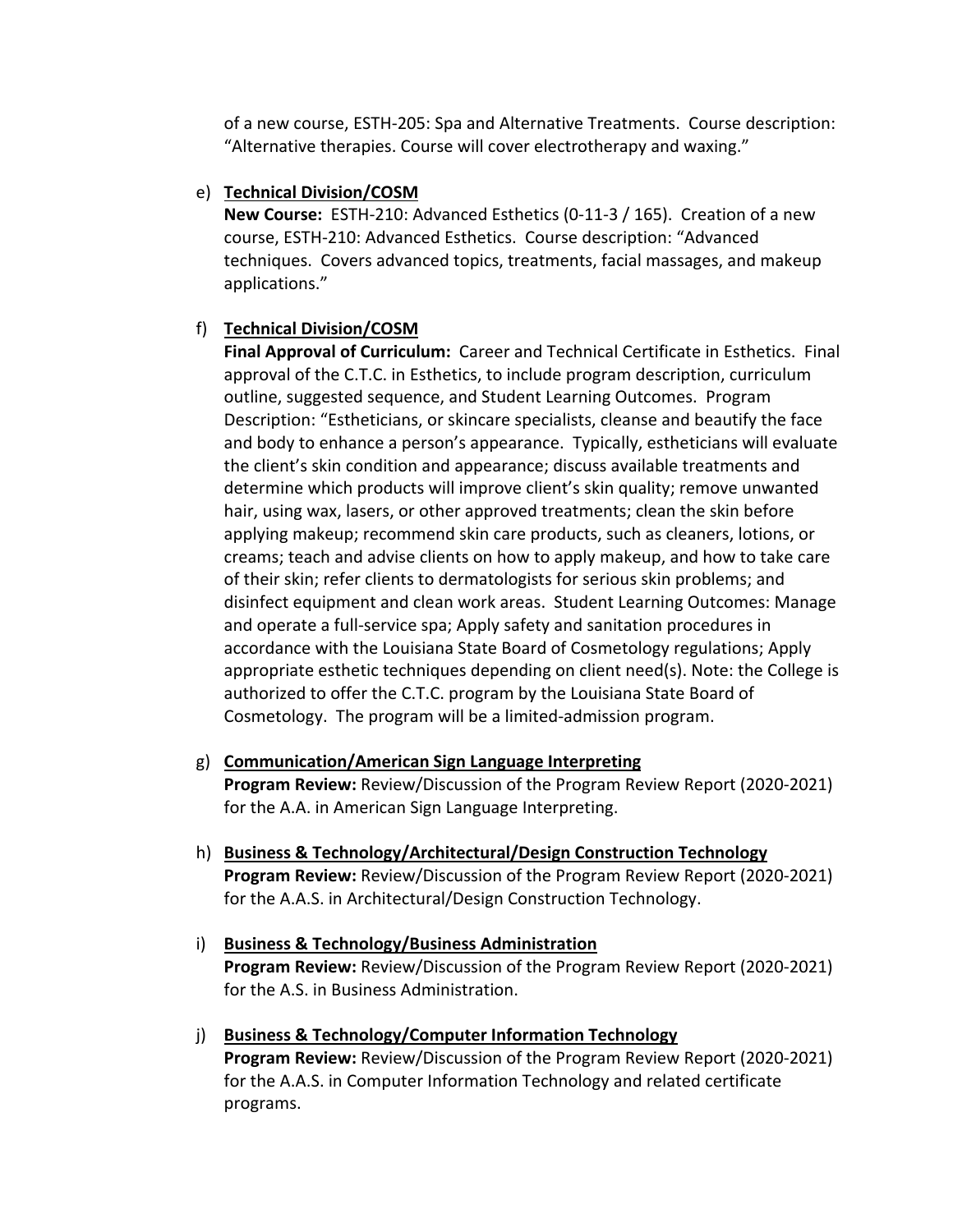# k) **Business & Technology/Computer Network Technology**

**Program Review:** Review/Discussion of the Program Review Report (2020‐2021) for the A.A.S. in Computer Information Technology, the C.T.S. in Computer Network Technician, and the C.T.C. in NET+ Certification.

# l) **Allied Health/Diagnostic Medical Sonography**

**Program Review:** Review/Discussion of the Program Review Report (2020‐2021) for the P.A.C. in Diagnostic Medical Sonography.

# m) **Technical Division/Electrician**

**Program Review:** Review/Discussion of the Program Review Report (2020‐2021) for the C.T.S. in Electrician: Commercial, the C.T.S. in Electrician: Residential, and the C.T.S. in Electrician: Small Industrial.

# n) **Allied Health/Emergency Medical Technician**

**Program Review:** Review/Discussion of the Program Review Report (2020‐2021) for the C.T.S. in Emergency Medical Technician‐Paramedic and the C.TC. in Emergency Medical Technician‐Basic.

# o) **Business & Technology/Fire Science Technology**

**Program Review:** Review/Discussion of the Program Review Report (2020‐2021) for the A.A.S. in Fire Science Technology and the C.T.S. in Fire Science Technology.

# p) **Allied Health/Funeral Service Education**

**Program Review:** Review/Discussion of the Program Review Report (2020‐2021) for the A.A.S. in Funeral Service Education and the C.T.S. in Funeral Service.

# q) **Allied Health/Health Information Technology**

**Program Review:** Review/Discussion of the Program Review Report (2020‐2021) for the A.A.S. in Health Information Technology, the C.A.S. in Medical Coding, and the C.T.S. in Medical Registration Specialist.

r) **Business & Technology/Hospitality Management Program Review:** Review/Discussion of the Program Review Report (2020‐2021)

for the A.A.S., the C.T.S., and the C.T.C. in Hospitality Management.

# s) **Business & Technology/Instrumentation and Control**

**Program Review:** Review/Discussion of the Program Review Report (2020‐2021) for the A.A.S. in Instrumentation and Control.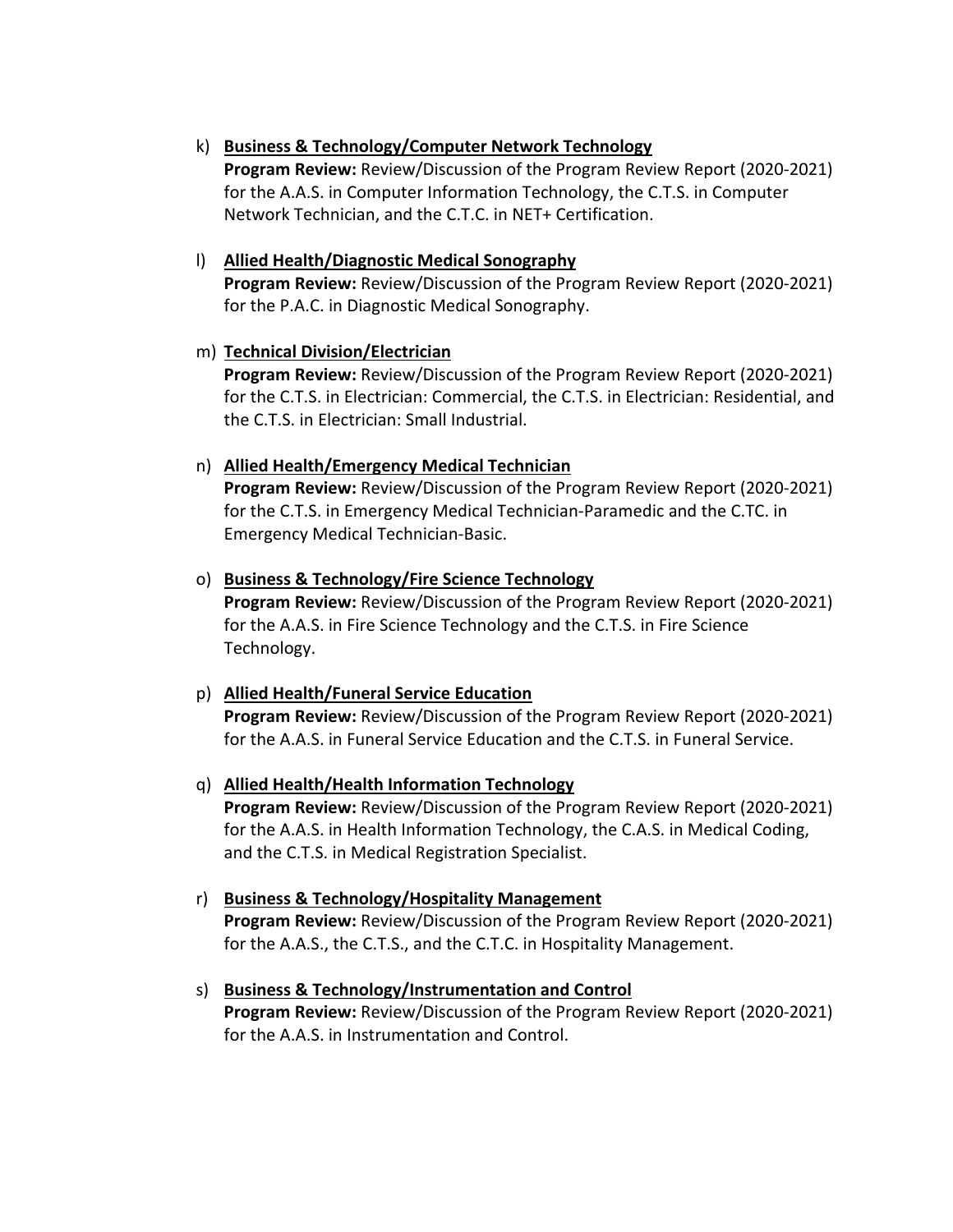- t) **Allied Health/Occupational Therapy Assistant Program Review:** Review/Discussion of the Program Review Report (2020‐2021) for the A.A.S. in Occupational Therapy Assistant.
- u) **Allied Health/Respiratory Care Technology Program Review:** Review/Discussion of the Program Review Report (2020‐2021) for the A.A.S. in Respiratory Care Technology.
- v) **Business & Technology/Administrative Office Technology Program Review:** Review/Discussion of the Discipline Review Report (2020‐ 2021) for Administrative Office Technology.
- w) **Communication/English Program Review:** Review/Discussion of the Discipline Review Report (2020‐ 2021) for English.
- x) **Science & Mathematics/Geology**

**Program Review:** Review/Discussion of the Discipline Review Report (2020‐ 2021) for Geology.

## y) **Arts & Humanities/Philosophy**

**Program Review:** Review/Discussion of the Discipline Review Report (2020‐ 2021) for Philosophy.

#### z) **Arts & Humanities/Psychology**

**Program Review:** Review/Discussion of the Discipline Review Report (2020‐ 2021) for Psychology.

#### aa) **Arts & Humanities/Sociology**

**Program Review:** Review/Discussion of the Discipline Review Report (2020‐ 2021) for Sociology.

#### bb)**Arts & Humanities/Theatre Arts**

**Program Review:** Review/Discussion of the Discipline Review Report (2020‐ 2021) for Theatre Arts.

#### cc) **Business & Technology/CMIN**

**Program Revision:** Associate of Applied Science in Computer Information Technology, with a concentration in Programmer/Analyst and Associate of Applied Science in Computer Information Technology, with a concentration in Game Design: Revise the A.A.S. in Computer Information Technology, with a concentration in Programmer/Analyst: Required Courses in Concentration: Add: ADOT‐209: User Experience and Prototyping to list of courses under the heading "select 3 courses from the following." Revise the A.A.S. in Computer Information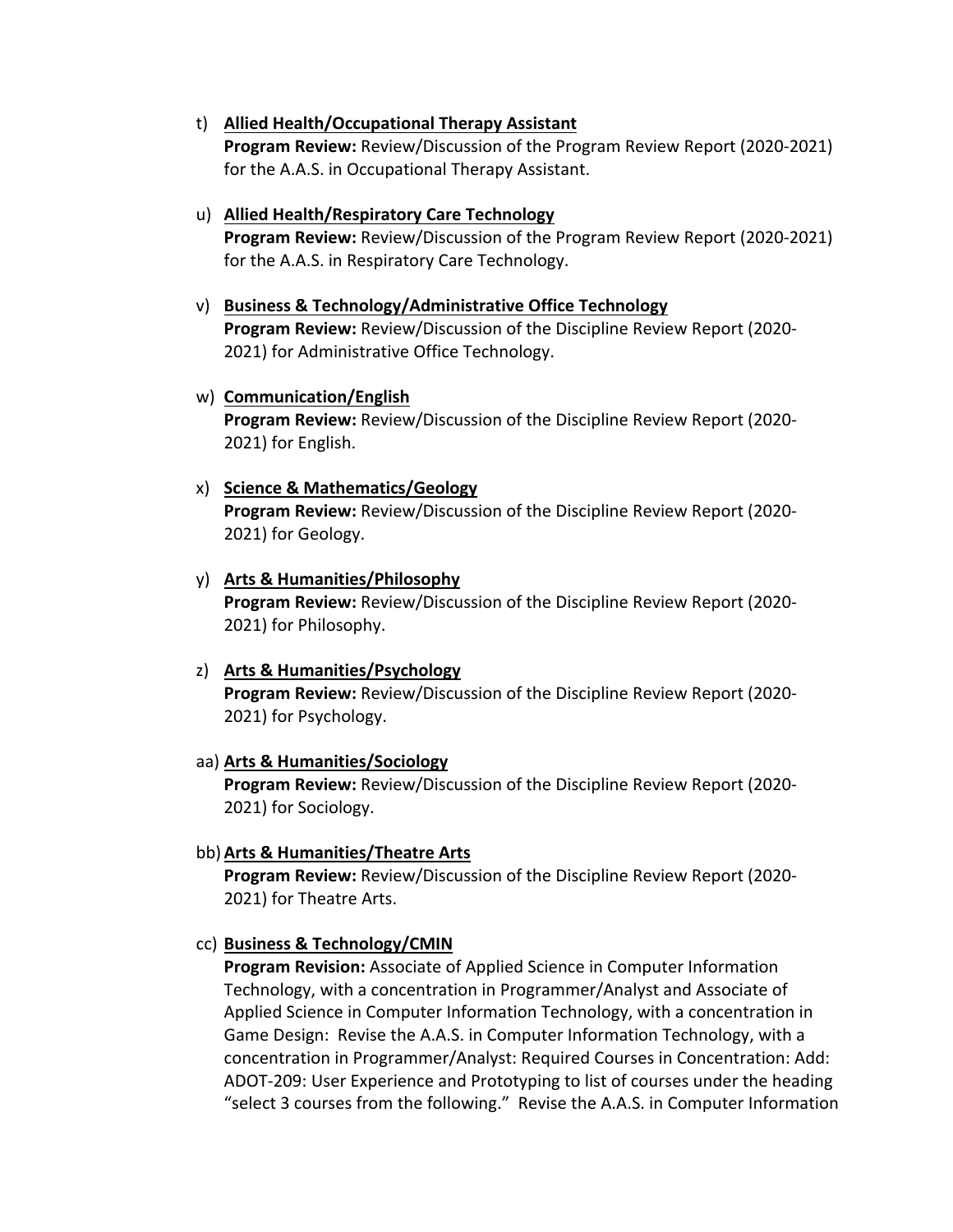Technology, with a concentration in Game Design: Required Courses in Concentration: Add: ADOT‐209: User Experience and Prototyping to list of courses under the heading "select 3 courses from the following." Total concentration and Total Program hours remain the same. No changes to Suggested Sequences.

## dd) **Science & Mathematics/BIOL**

**Change of Prerequisite Requirement:** BIOL‐101: General Biology I (non‐science majors). Add: Readiness for ENGL‐101: English Composition I or ENGL‐110: Intensive English Composition I as prerequisite requirements.

#### ee) **Science & Mathematics/BIOL**

**Change of Prerequisite Requirement:** BIOL‐102: General Biology II (non‐science majors). Add: Readiness for ENGL‐101: English Composition I or ENGL‐110: Intensive English Composition I as prerequisite requirements.

#### ff) **Science & Mathematics/BIOL**

**Change of Prerequisite Requirement:** BIOL‐107: General Biology I Lab (non‐ science majors). Add: Readiness for ENGL‐101: English Composition I or ENGL‐ 110: Intensive English Composition I as prerequisite requirements.

#### gg) **Science & Mathematics/BIOL**

**Change of Prerequisite Requirement:** BIOL‐108: General Biology II Lab (non‐ science majors). Add: Readiness for ENGL‐101: English Composition I or ENGL‐ 110: Intensive English Composition I as prerequisite requirements.

#### hh) **Science & Mathematics/BIOL**

**Change of Prerequisite Requirement:** BIOL‐114: Nutrition. Add: Readiness for ENGL‐101: English Composition I or ENGL‐110: Intensive English Composition I as prerequisite requirements.

#### ii) **Science & Mathematics/BIOL**

**Change of Prerequisite Requirement:** BIOL‐143: General Biology I Lab (Science Majors). Add: Readiness for ENGL‐101: English Composition I or ENGL‐110: Intensive English Composition I as prerequisite requirements.

## jj) **Science & Mathematics/BIOL**

**Change of Prerequisite Requirement:** BIOL‐161: Introductory Anatomy & Physiology. Add: Readiness for ENGL‐101: English Composition I or ENGL‐110: Intensive English Composition I as prerequisite requirements.

#### kk) **Science & Mathematics/BIOL**

**Change of Prerequisite Requirement:** BIOL‐163: Introductory Anatomy &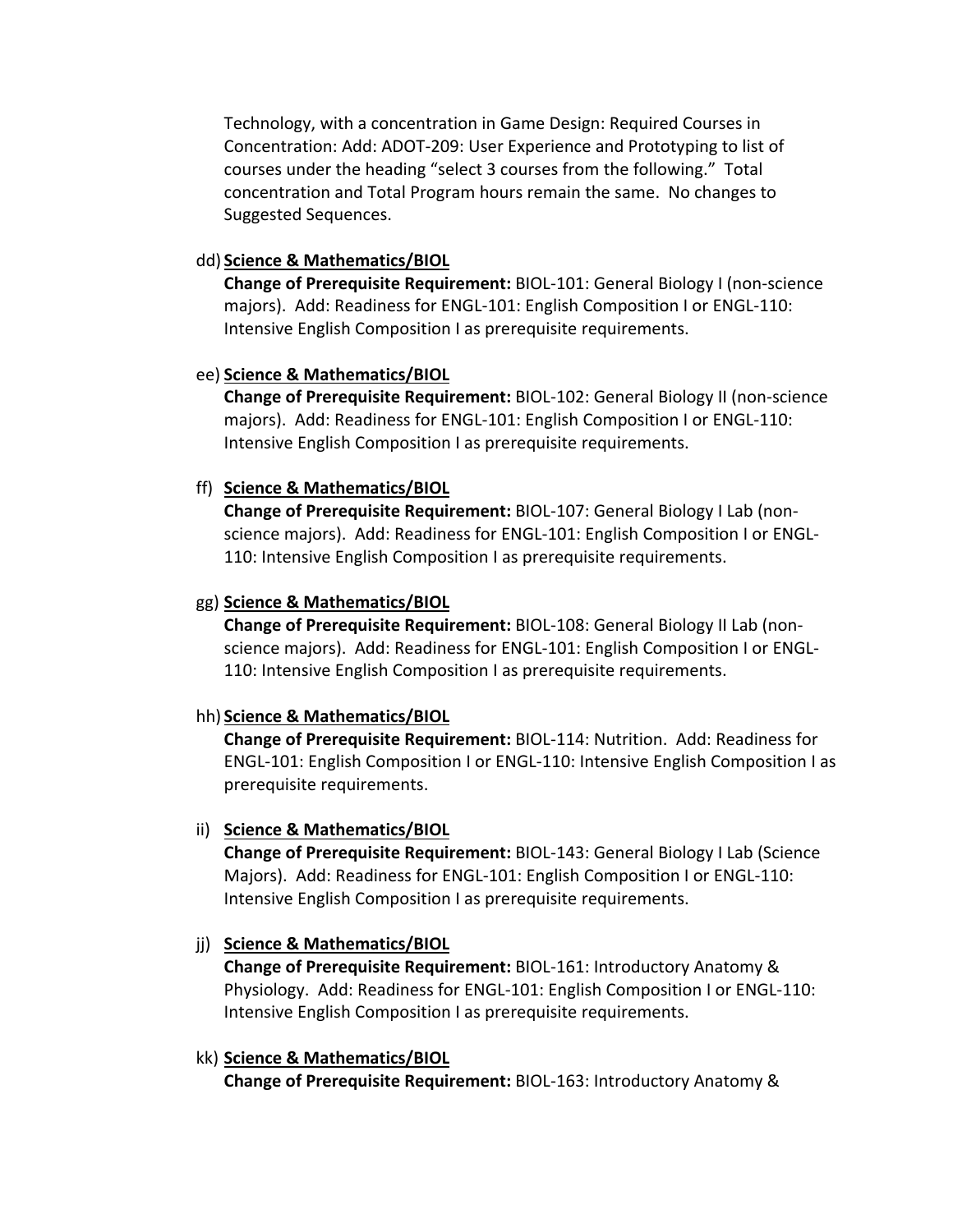Physiology Laboratory. Add: Readiness for ENGL‐101: English Composition I or ENGL‐110: Intensive English Composition I as prerequisite requirements.

## ll) **Science & Mathematics/BIOL**

**Change of Prerequisite Requirement:** BIOL‐180‐184: Biological Issues. Remove prerequisites from BIOL‐180‐184: Biological Issues. Current prerequisites: "BIOL‐ 141 and BIOL‐143."

#### mm) **Nursing/PRNU**

**Program Revision:** Technical Diploma in Practical Nursing. Revise the T.D. in Practical Nursing: DELETE: Required Related Category; ADD: Prerequisite category: BIOL‐161: Introductory Anatomy and Physiology; BIOL‐163: Introductory Anatomy and Physiology Lab; and HESC‐109: Medical Nutrition Therapy for Nursing and Allied Health. Prerequisite course must be completed prior to enrollment in Practical Nursing courses/program acceptance. Total program hours remain the same. Adjust Suggested Sequences: Fall Admission: Creation of a "Prerequisite" semester with BIOL‐163: Introductory Anatomy and Physiology Lab; and HESC‐109: Medical Nutrition Therapy for Nursing and Allied Health, Total: 7 credit hours; Adjust First Sequence to reflect removal of BIOL‐ 163: Introductory Anatomy and Physiology Lab; and HESC‐109: Medical Nutrition Therapy for Nursing and Allied Health, Total: 9 credit hours. Spring Admission: Creation of a "Prerequisite" semester with BIOL‐163: Introductory Anatomy and Physiology Lab; and HESC‐109: Medical Nutrition Therapy for Nursing and Allied Health, Total: 7 credit hours; Adjust First Sequence to reflect removal of BIOL‐ 163: Introductory Anatomy and Physiology Lab; and HESC‐109: Medical Nutrition Therapy for Nursing and Allied Health, Total: 9 credit hours.

## nn) **Allied Health/SURG**

**Change of Course Lecture, Lab, Credit, and/Contact Hours:** SURG‐111: Surgical Instruments and Procedures. Change the lecture, lab, credit, and/Contact hours of SURG‐111: Surgical Instruments and Procedures *from* 1‐8‐3 / 165 *to* 3‐9‐4 / 180. Changes are necessary to address content requirements and related practical experiences.

## oo) **Allied Health/SURG**

**Change of Course Description:** SURG‐111: Surgical Instruments and Procedures. Change the description of SURG‐111: Surgical to state: "Commonly used basic instrumentation, supplies and equipment and surgical communication used in nine of the many surgical specialty areas of: General, Gynecological, Genito‐ Urological, Neurological, Oral, Plastic, ENT, Ophthalmic, Cardiac, Peripheral, Thoracic and Orthopedic procedures. Introduce the supply and usage of commonly used sterile items such as: surgical sponges, dressings, catheters, drains, sutures, endoscopic/minimally invasive instruments and pathology." Current Description: "Basic instrumentation, supplies, and equipment used in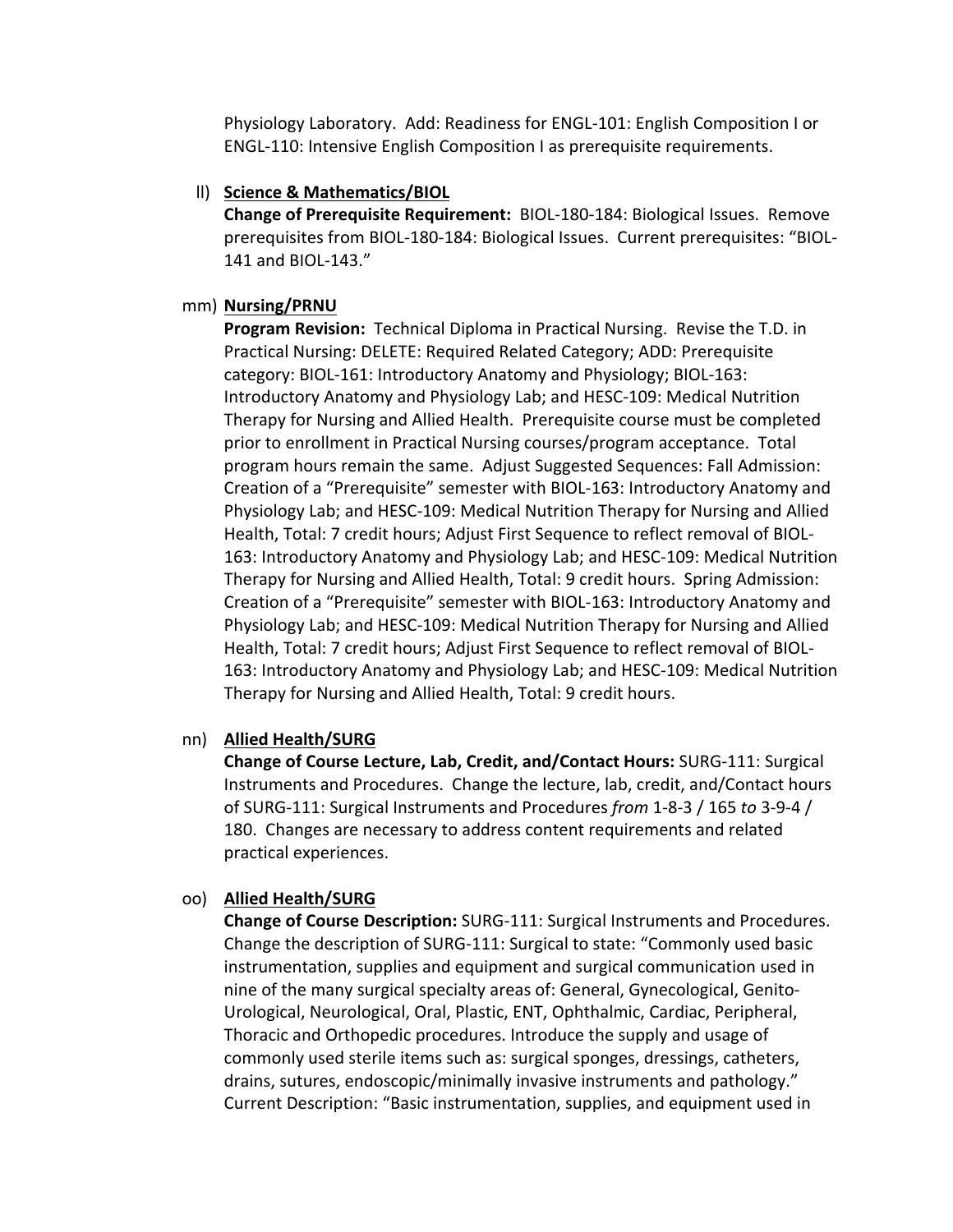general, gynecological, urological, and basic orthopedic procedures. Introduces surgical procedures germane to these specialties along with their pathology, positioning, draping, preps, and incisions."

## pp) **Allied Health/SURG**

**Change of Course Lecture, Laboratory, Credit, and/Contact Hours:** SURG‐141: Introduction to Clinical Practicum. Change the lecture, laboratory, credit, and/contact hours of SURG‐141: Introduction to Clinical Practicum *from* 1‐8‐2 / 135 *to* 2‐9‐4 / 165. Changes are necessary to address content requirements and related practical experiences.

## qq) **Allied Health/SURG**

**Change of Course Description:** SURG‐141: Introduction to Clinical Practicum. Change the description of SURG‐141: Introduction to Clinical Practicum to state: "Perioperative, intraoperative and post care patient care concepts, the role of the surgical technologist, circulator and other members on the surgical team related to safe patient care in the surgical suites. Development of surgical conscience, knowledge of creation and maintenance of the sterile field, and infectious processes related to wound healing. Review ethical and legal aspects, medical terminology, and basic concepts of workplace management." Current description: "Introduces surgical techniques and procedures and observation of actual surgical procedures."

## rr) **Allied Health/SURG**

**Change of Course Lecture, Laboratory, Credit, and/Contact Hours:** SURG‐201: Clinical Specialties. Change the lecture, laboratory, credit, and/contact hours of SURG‐201: Clinical Specialties *from* 2‐4‐3 / 90 *to* 3‐6‐4 / 135.

## ss) **Allied Health/SURG**

**Change of Course Description:** SURG‐201: Clinical Specialties. Change the description of SURG‐201: Clinical Specialties to state: "Introduces surgical specialty procedures in the selected specialty areas of Minimally Invasive Endoscopic and Robotic‐Assisted General Surgery, Gynecological and Obstetrical, Ophthalmic, Orthopedics, Endoscopic and Robotic‐Assisted Genitor‐Urological Surgery, and Diagnostic Procedures. Includes anatomical structures, sterile surgical instruments, equipment, and supplies required for safe patient care." Current description: "Equipment, instruments, sutures, drains, and dressing required for surgeries in various medical fields. Specialties covered include general, urological, obstetrical, gynecological, plastic, oral, orthopedic, neuro, dental, and otorhinolaryngological surgeries."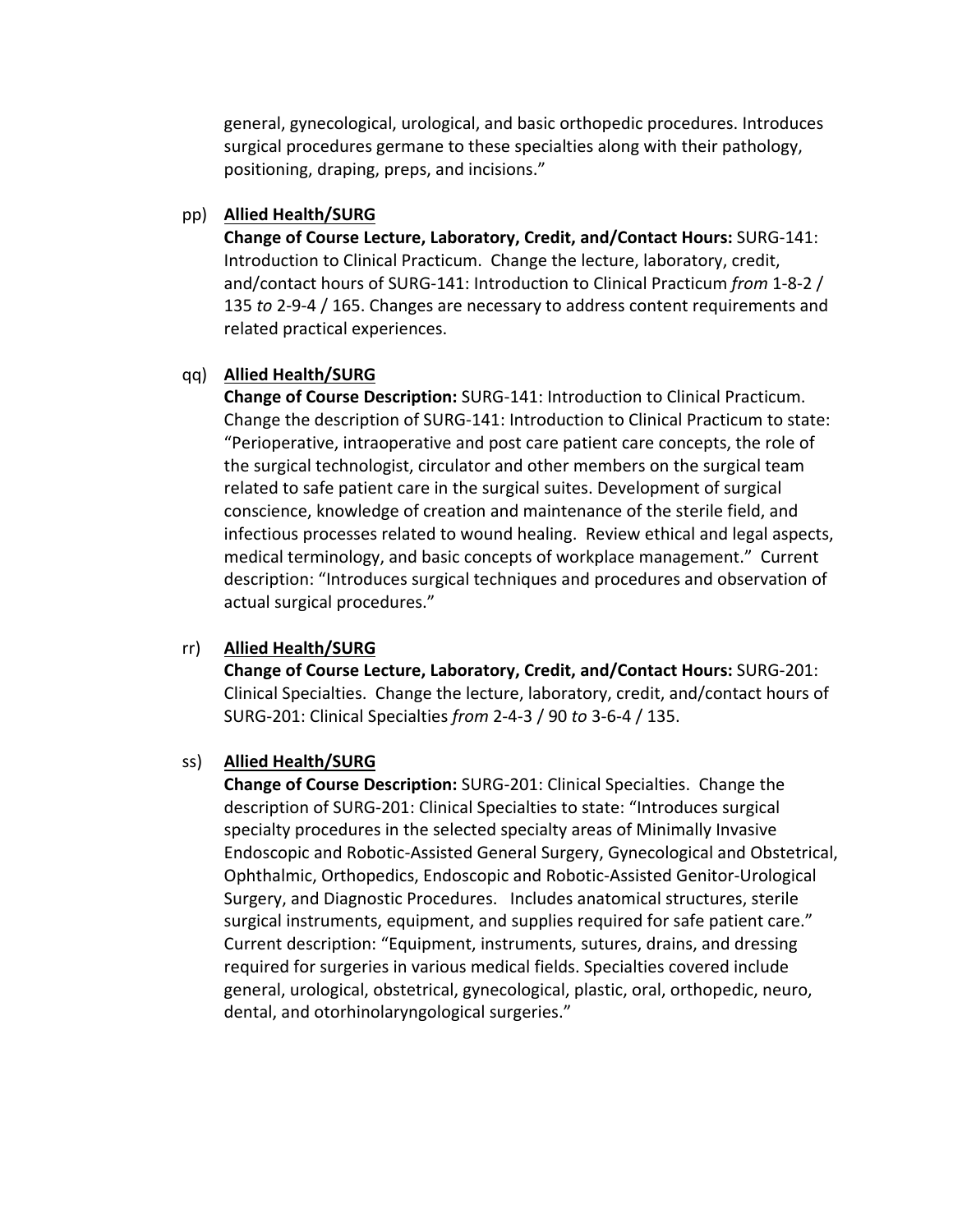## tt) **Allied Health/SURG**

**Change of Course Credit hours:** SURG‐211: Clinical Practicum I. Change the credit hours of SURG‐211: Clinical Practicum I *from* 3 *to* 4.

## uu) **Allied Health/SURG**

**Change of Course Description:** SURG‐211: Clinical Practicum I. Change the description of SURG‐211: Clinical Practicum I to state: "Health‐related, surgery based, clinical learning experience. The hands‐on opportunity will enable the student to apply specialized occupational theory, and aseptic technique concepts. Under direct supervision, members of the surgical team and/or clinical preceptor will introduce and allow students to participate in the actual surgical environment. Hospital facilities, procedures, and decontamination of surgical instruments." Current description: "Rotation in general, urological, obstetrical, gynecological, ophthalmological, oral, dental and otorhinolaryngological procedures. Under direct supervision of faculty."

## vv) **Allied Health/SURG**

**Change of Course Credit hours:** SURG‐212: Clinical Practicum II. Change the credit hours of SURG‐212: Clinical Practicum II *from* 4 *to* 6.

## ww) **Allied Health/SURG**

**Change of Course Description:** SURG‐212: Clinical Practicum II. Change the description of SURG‐212: Clinical Practicum II to state: "Health‐related, surgery based, clinical learning experience. Under direct supervision, members of the surgical team and/or clinical preceptor will introduce and/or allow students to participate in the actual surgical environment and apply specialized surgical theory and practices related to the specialty areas of Neurology, Peripheral Vascular, Thoracic, Cardiology and Otorhinolaryngology surgery. Facilities, procedures, and practices of the working surgical environment." Current description: "Rotation in plastic surgery, neurosurgery, and cardiovascular, thoracic, peripheral vascular, and orthopedic surgery."

## xx) **Allied Health/SURG**

**Change of Course Credit hours:** SURG‐213: Clinical Practicum III. Change the credit hours of SURG‐213: Clinical Practicum III *from* 3 *to* 4.

# yy) **Allied Health/SURG**

**Change of Course Description:** SURG‐213: Clinical Practicum III. Change the description of SURG‐213: Clinical Practicum III to state: "Surgery based, clinical learning experience under direct supervision of staff surgical team members. Participation within the actual surgical environment applying knowledge and skills gained from previous surgical procedures. The student is assigned to scrub in various major and minor surgical procedures at affiliate hospitals." Current description: "Student participation as a member of the surgical team in an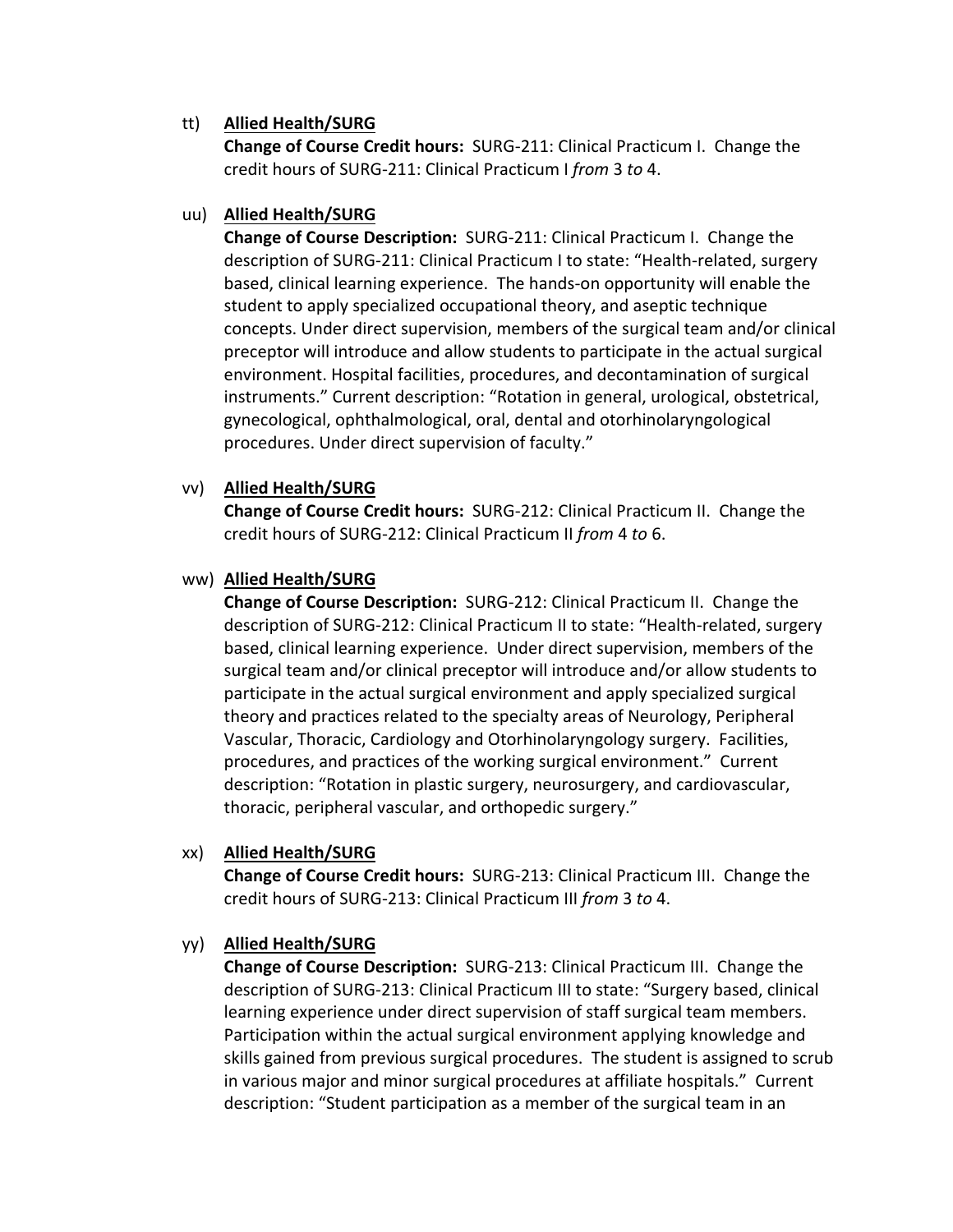aseptic environment with minimal supervision by hospital staff or instructor. Clinical experience in specialty areas of the surgery department such as general surgery, ortho surgery, eye surgery, etc."

## zz) **Allied Health/SURG**

**Change of Course Lecture, Laboratory, Credit, and/Contact Hours:** SURG‐215: SACK Seminar. Change the lecture, laboratory, credit, and/contact hours of**:** SURG‐215: SACK Seminar *from* 1‐0‐1 / 15 *to* 2‐0‐2 / 30.

## aaa) **Allied Health/SURG**

**Change of Course Description:** SURG‐215: SACK Seminar. Change the description of**:** SURG‐215: SACK Seminar to state: "Self‐Assessment of Current Knowledge is designed as a review of basic sciences, biomedical science, medical terminology, microbiology and safe patient care. Topics of discussion and practice include continuing education, job resume', job application and job interview protocol. Review anesthesia and pharmacology, concepts of patient care, supplies and equipment, and electricity and physics, specialty surgical instrumentation, positioning and anatomical structures related to various surgical procedures in all specialty areas." Current description: "Review of all tests and quizzes taken during the year. Individual, group, and program topics that need further study are recognized, and additional reading, lectures, and tests are given."

## bbb) **Allied Health/SURG**

**Program Revision:** Associate of Applied Science in Surgical Technology. Revise the A.A.S. in Surgical Technology: Required Related Courses: DELETE: CMIN‐201: Computer and Internet Literacy and HESC‐112: Advanced Medical Terminology. General Education Requirements: DELETE: CMST‐130: Fundamentals of Communication; ADD: Humanities Requirements, 3 credit hours. Total program hours **increase** *from* 60 *to* 63 (as a result of credit hour changes above). Adjust Suggest Sequences to reflect changes, specifically, Second Semester increase credit hours *from* 11 *to* 14; Third Semester: Delete: CMIN‐201: Computer and Internet Literacy and HESC‐112: Advanced Medical Terminology; ADD: Humanities Requirement; Credit hours decrease *from* 12 *to* 11; Fourth Semester (Summer Session) credit hours increase *from* 8 *to* 10; Fifth Semester: Delete: CMST‐130: Fundamentals of Communication, credit hours decrease *from* 13 *to* 12.

## **VII. Consent Agenda**

## a) **Arts & Humanities/TEAC**

**Change of Prerequisite Requirement:** TEAC‐201: Teaching and Learning in Diverse Settings I. Change the prerequisite of TEAC‐201: Teaching and Learning in Diverse Settings I to remove "permission of the program director" from the